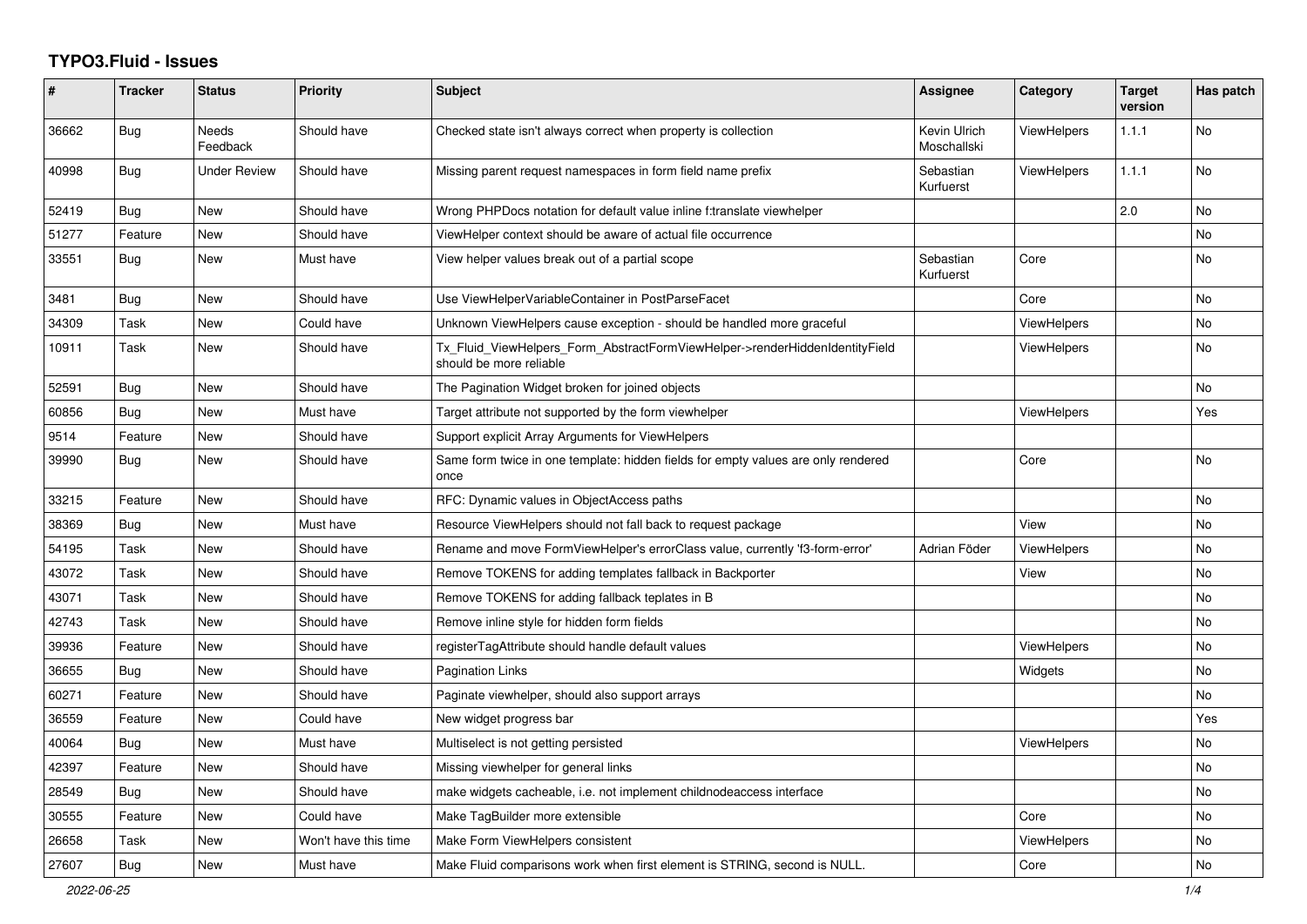| #     | <b>Tracker</b> | <b>Status</b> | <b>Priority</b>      | <b>Subject</b>                                                                                | <b>Assignee</b>        | Category    | <b>Target</b><br>version | Has patch |
|-------|----------------|---------------|----------------------|-----------------------------------------------------------------------------------------------|------------------------|-------------|--------------------------|-----------|
| 51100 | Feature        | New           | Must have            | Links with absolute URI should have the option of URI Scheme                                  |                        | ViewHelpers |                          | No        |
| 37095 | Feature        | New           | Should have          | It should be possible to set a different template on a Fluid TemplateView inside an<br>action | Christopher<br>Hlubek  |             |                          | No        |
| 57885 | Bug            | <b>New</b>    | Must have            | Inputs are cleared from a second form if the first form produced a vallidation error          |                        |             |                          | No        |
| 56237 | Task           | New           | Should have          | in-line (Condition) View Helpers should not evaluate on parsing                               |                        |             |                          | No        |
| 28553 | Bug            | <b>New</b>    | Should have          | improve XHProf test setup                                                                     |                        |             |                          | No        |
| 4704  | Feature        | New           | Should have          | Improve parsing exception messages                                                            |                        | Core        |                          |           |
| 32035 | Task           | New           | Should have          | Improve fluid error messages                                                                  |                        | Core        |                          | Yes       |
| 45394 | Task           | New           | Should have          | Forwardport Unit test for standalone view                                                     |                        | View        |                          | No        |
| 47669 | Task           | New           | Should have          | FormViewHelper does not define the default request method                                     |                        |             |                          | No        |
| 58983 | Bug            | New           | Should have          | format.date does not respect linebreaks and throws exception                                  |                        |             |                          | No.       |
| 8648  | Bug            | New           | Should have          | format.crop ViewHelper should support all features of the crop stdWrap function               |                        | ViewHelpers |                          | No        |
| 49038 | Bug            | New           | Must have            | form.select does not select the first item if prependOptionValue is used                      |                        |             |                          | No        |
| 10472 | Feature        | New           | Could have           | Fluid Standalone distribution                                                                 |                        | Core        |                          | No        |
| 37619 | Bug            | New           | Should have          | Fatal Error when using variable in name attribute of Section ViewHelper                       |                        | ViewHelpers |                          | No        |
| 31955 | Feature        | New           | Should have          | f:uri.widget                                                                                  |                        | Widgets     |                          | No        |
| 58921 | Bug            | New           | Should have          | f:form.* VHs crash if NOT inside f:form but followed by f:form                                |                        |             |                          | No        |
| 49600 | Bug            | New           | Should have          | f:form tag shown as a HTML on frontend                                                        |                        | ViewHelpers |                          | No        |
| 45153 | Feature        | <b>New</b>    | Should have          | f:be.menus.actionMenuItem - Detection of the current select option is insufficient            |                        |             |                          | No        |
| 13045 | Bug            | New           | Should have          | Entity decode of strings are different between if-conditions and output of variable           |                        |             |                          |           |
| 1907  | Feature        | New           | Could have           | Default values for view helpers based on context                                              |                        | Core        |                          |           |
| 54284 | Bug            | New           | Should have          | Default Option for Switch/Case VH                                                             |                        | ViewHelpers |                          | No        |
| 3725  | Feature        | New           | Could have           | <b>CSS Engine</b>                                                                             | Christian Müller       | ViewHelpers |                          | No        |
| 30937 | Bug            | <b>New</b>    | Should have          | CropViewHelper stringToTruncate can't be supplied so it can't be easily extended              |                        | ViewHelpers |                          | Yes       |
| 7608  | Feature        | New           | Could have           | Configurable shorthand/object accessor delimiters                                             |                        | Core        |                          | Yes       |
| 26664 | Task           | New           | Won't have this time | Clean up Form ViewHelpers                                                                     |                        | ViewHelpers |                          | No.       |
| 38130 | Feature        | New           | Should have          | Checkboxes and multiple select fields should have an assignable default value                 |                        |             |                          | No        |
| 60181 | Feature        | New           | Could have           | Caching mechanism for Fluid Views/Templates                                                   |                        | View        |                          | No        |
| 9950  | Task           | New           | Should have          | Binding to nested arrays impossible for form-elements                                         |                        | ViewHelpers |                          |           |
| 46545 | Feature        | New           | Should have          | Better support for arrays in options of SelectViewHelper                                      |                        |             |                          | No        |
| 12863 | Bug            | New           | Should have          | Attributes of a viewhelper can't contain a '-'                                                | Sebastian<br>Kurfuerst | Core        |                          | No        |
| 48355 | Feature        | New           | Could have           | Assign output of viewhelper to template variable for further processing.                      |                        |             |                          |           |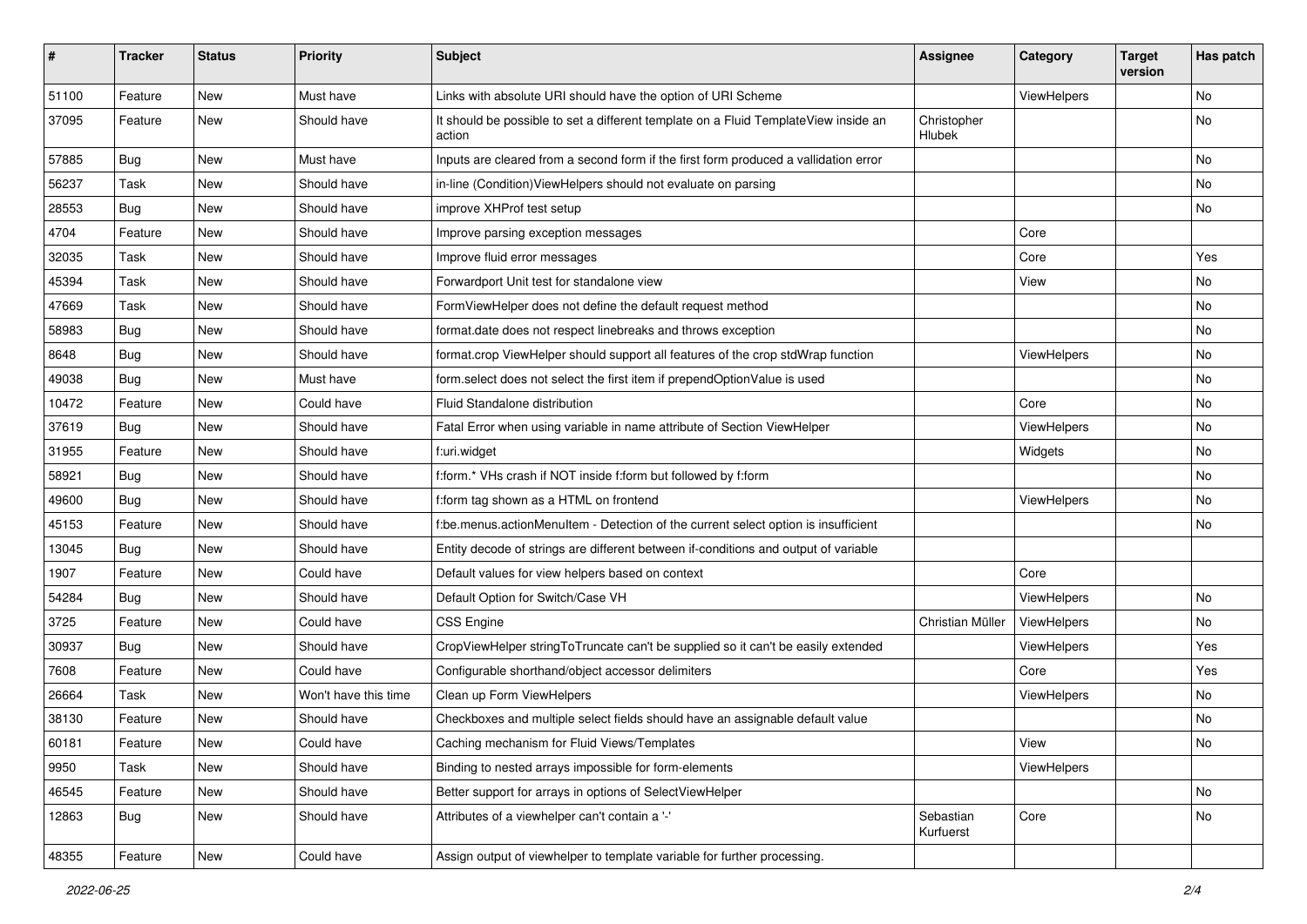| #     | <b>Tracker</b> | <b>Status</b>       | <b>Priority</b> | <b>Subject</b>                                                                                              | <b>Assignee</b>        | Category    | <b>Target</b><br>version | Has patch |
|-------|----------------|---------------------|-----------------|-------------------------------------------------------------------------------------------------------------|------------------------|-------------|--------------------------|-----------|
| 36410 | Feature        | New                 | Should have     | Allow templates to send arguments back to layout                                                            |                        | ViewHelpers |                          | No        |
| 40081 | Feature        | New                 | Should have     | Allow assigned variables as keys in arrays                                                                  |                        |             |                          | No        |
| 60003 | Feature        | New                 | Should have     | Add required-Attribute to f:form.password                                                                   |                        | ViewHelpers |                          | No        |
| 28552 | Bug            | New                 | Should have     | (v5) write ViewHelper test for compiled run; adjust functional test to do two passes<br>(uncached & cached) |                        |             |                          | No        |
| 28550 | Bug            | New                 | Should have     | (v4) make widgets cacheable, i.e. not implement childnodeaccess interface                                   |                        |             |                          | <b>No</b> |
| 28554 | Bug            | New                 | Should have     | (v4) implement feature flag to disable caching                                                              |                        |             |                          | No        |
| 5933  | Feature        | Accepted            | Should have     | Optional section rendering                                                                                  | Sebastian<br>Kurfuerst | ViewHelpers |                          | No        |
| 9005  | Feature        | Accepted            | Could have      | Fluid Template Analyzer (FTA)                                                                               | Sebastian<br>Kurfuerst |             |                          |           |
| 28551 | <b>Bug</b>     | Accepted            | Should have     | (v4) backport VHTest                                                                                        | Sebastian<br>Kurfuerst |             |                          | No        |
| 46091 | Task           | Needs<br>Feedback   | Should have     | Show source file name and position on exceptions during parsing                                             |                        |             |                          | No        |
| 8989  | Feature        | Needs<br>Feedback   | Could have      | Search path for fluid template files                                                                        |                        | View        |                          | No        |
| 33628 | Bug            | Needs<br>Feedback   | Must have       | Multicheckboxes (multiselect) for Collections don't work                                                    | Christian Müller       | ViewHelpers |                          | No        |
| 33394 | Feature        | Needs<br>Feedback   | Should have     | Logical expression parser for BooleanNode                                                                   | <b>Tobias Liebig</b>   | Core        |                          | No        |
| 8491  | Task           | Needs<br>Feedback   | Should have     | link.action and uri.action differ in absolute argument                                                      | Karsten<br>Dambekalns  | ViewHelpers |                          | No        |
| 58862 | Bug            | Needs<br>Feedback   | Should have     | FormViewHelper doesn't accept NULL as value for \$arguments                                                 | Bastian<br>Waidelich   | ViewHelpers |                          | Yes       |
| 45345 | Feature        | Needs<br>Feedback   | Should have     | Easy to use comments for fluid that won't show in output                                                    |                        |             |                          |           |
| 3291  | Feature        | Needs<br>Feedback   | Should have     | Cacheable viewhelpers                                                                                       |                        |             |                          | No        |
| 50888 | Bug            | <b>Under Review</b> | Should have     | WSOD by changing name of section and if Fluid caches are generated                                          |                        |             |                          | No        |
| 47006 | <b>Bug</b>     | <b>Under Review</b> | Should have     | widget identifier are not unique                                                                            |                        |             |                          | No        |
| 65424 | <b>Bug</b>     | <b>Under Review</b> | Should have     | SelectViewHelper must respect option(Value Label)Field for arrays                                           |                        | ViewHelpers |                          | No        |
| 49756 | Feature        | <b>Under Review</b> | Should have     | Select values by array key in checkbox viewhelper                                                           |                        |             |                          | No        |
| 34682 | <b>Bug</b>     | <b>Under Review</b> | Should have     | Radio Button missing checked on validation error                                                            |                        | ViewHelpers |                          | No        |
| 53806 | Bug            | <b>Under Review</b> | Should have     | Paginate widget maximumNumberOfLinks rendering wrong number of links                                        | Bastian<br>Waidelich   | Widgets     |                          | No        |
| 55008 | Bug            | <b>Under Review</b> | Should have     | Interceptors should be used in Partials                                                                     | Christian Müller       |             |                          | No        |